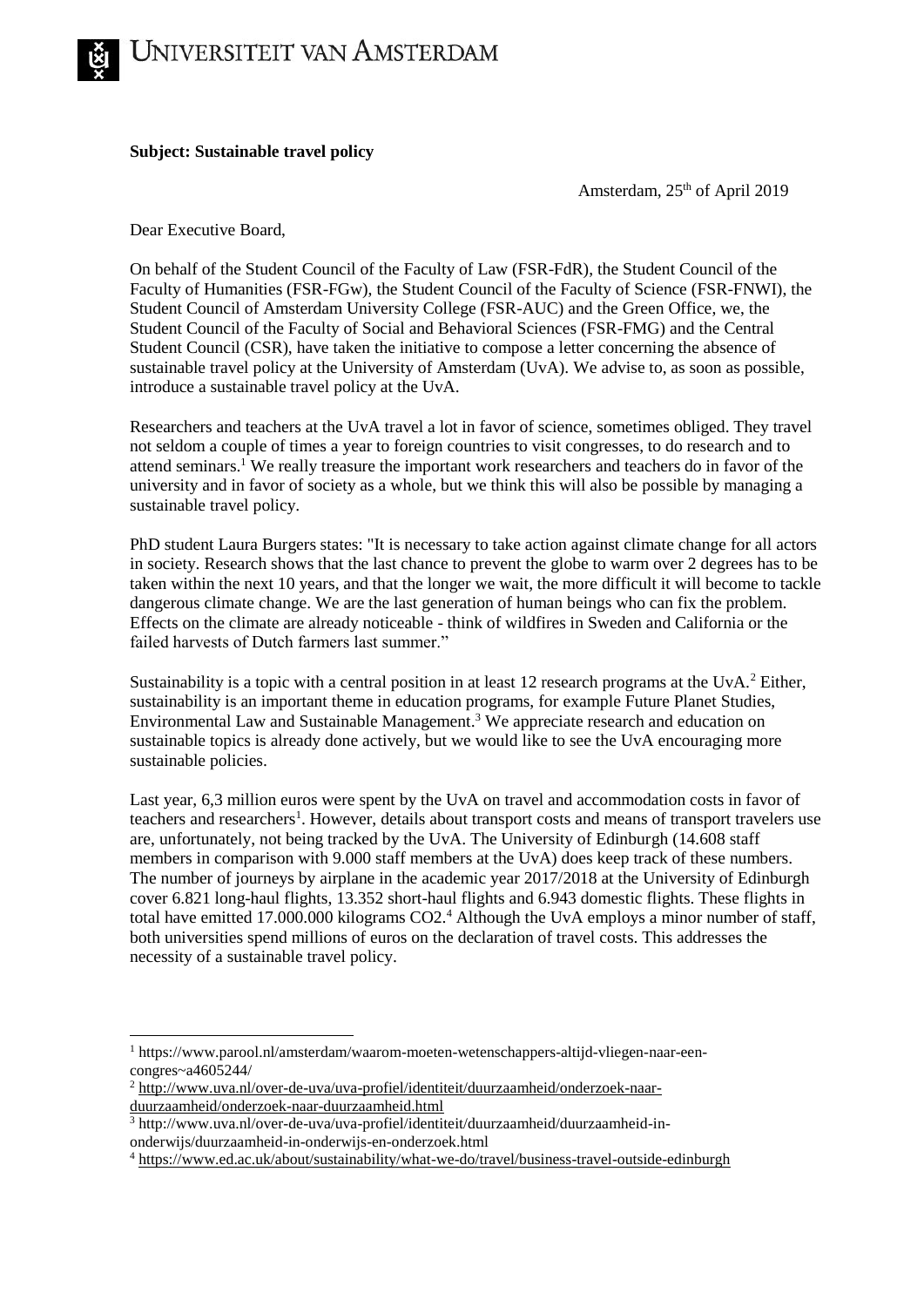Even though it is generally known that air travel pollutes, many UvA staff members travel by airplane. We admit that some intercontinental flights to specific countries are unavoidable because of the enormous distance, but we do think diminishing the amount of flights without harming the progressive research the UvA and its high-quality staff members are doing, is possible.

Last June, the Executive Board of the University of Ghent already introduced a sustainable travel policy.<sup>5</sup> Likewise KU Leuven, Utrecht University and the University of Edinburgh already have introduced/are introducing a sustainable travel policy.<sup>4-6-7</sup> Inspired by their policies, we want to advise multiple recommendations to the Executive Board of the UvA.

First of all, we would like the UvA to create more insight in the CO2 footprint generated by the UvA's air travel. Now, travel costs are combined with accommodation costs in the budget, we would like to see it seperately.<sup>10</sup> To create more insight in different types of flights, the UvA could eventually implement more detailed and efficient policy based on their specific emissions.<sup>8</sup>

Secondly, we would like the UvA to *oblige* a so called 'green list' to staff members. This is a detailed list with cities that could be reached within six hours by bus or by train from Amsterdam (normally a flight of 2 hours + check in time + transfer time also takes about 6 hours in total). When researchers or teachers will travel to one of those cities, only tickets by bus or train should be compensated by the UvA.

Idem, we would like the UvA to *recommend* a so called 'orange list' to staff members. This is a list with cities that could be reached within 8 hours by bus or by train from Amsterdam. When researchers or teachers will travel to those cities, we want the UvA strongly recommend them to take a sustainable means of transport. Multiple websites make it easy to see which travel options are more sustainable, for example[: www.greentickets.app.](http://www.greentickets.app/)

Also, we advise technology as a replacing means to attend intercontinental meetings or conventions. If possible, Skype or FaceTime could be a fine working alternative to discuss or present issues with other scientists in different countries. We advise the UvA to promote and stimulate digital forms of communications over constant travels more to researchers and teachers.

Furthermore, we would like to see a reduction in business-class travels. A business-class seat takes more space, so when you are flying an economy class seat you relatively emit less CO2 than a business class seat. Besides, when researchers or teachers do travel intercontinentally, we want to recommend them to take direct flights (only when this is financially possible). This will save CO2 emissions due to the absence of interim rises and landings.<sup>9</sup>

Lastly, we advise CvB to think about introducing a by UvA paid financial CO2 compensation for every business trip made by airplane<sup>10</sup>. A certain amount of money could be paid for every  $x$ *kilograms CO2* emitted. This amount could thereafter be invested in internal sustainable projects at

<sup>10</sup> [co2.myclimate.org](http://co2.myclimate.org/)

-

<sup>5</sup> <https://www.ugent.be/nl/univgent/waarvoor-staat-ugent/duurzaamheidsbeleid/reisbeleid> 6[https://nieuws.kuleuven.be/nl/2018/ku-leuven-lanceert-vrijwillige-compensatie-voor-](https://nieuws.kuleuven.be/nl/2018/ku-leuven-lanceert-vrijwillige-compensatie-voor-vliegreizen?fbclid=IwAR0LOb1GgTyNzmFTquLBqqQ6ygFoLFLbU2GLCefeEJiiCM92fsJ6YX8Jdm0#nieuwsmail)

[vliegreizen?fbclid=IwAR0LOb1GgTyNzmFTquLBqqQ6ygFoLFLbU2GLCefeEJiiCM92fsJ6YX8Jdm0#nieuw](https://nieuws.kuleuven.be/nl/2018/ku-leuven-lanceert-vrijwillige-compensatie-voor-vliegreizen?fbclid=IwAR0LOb1GgTyNzmFTquLBqqQ6ygFoLFLbU2GLCefeEJiiCM92fsJ6YX8Jdm0#nieuwsmail) [smail](https://nieuws.kuleuven.be/nl/2018/ku-leuven-lanceert-vrijwillige-compensatie-voor-vliegreizen?fbclid=IwAR0LOb1GgTyNzmFTquLBqqQ6ygFoLFLbU2GLCefeEJiiCM92fsJ6YX8Jdm0#nieuwsmail)

<sup>7</sup> <https://www.uu.nl/organisatie/duurzame-uu/bedrijfsvoering/opdefiets>

<sup>8</sup> https://met.climateneutralgroup.com/wp-content/uploads/2017/03/vliegen-climate-neutral-groep-whitepaper.pdf

<sup>9</sup> <https://www.milieucentraal.nl/duurzaam-vervoer/vliegen-of-ander-vakantievervoer/>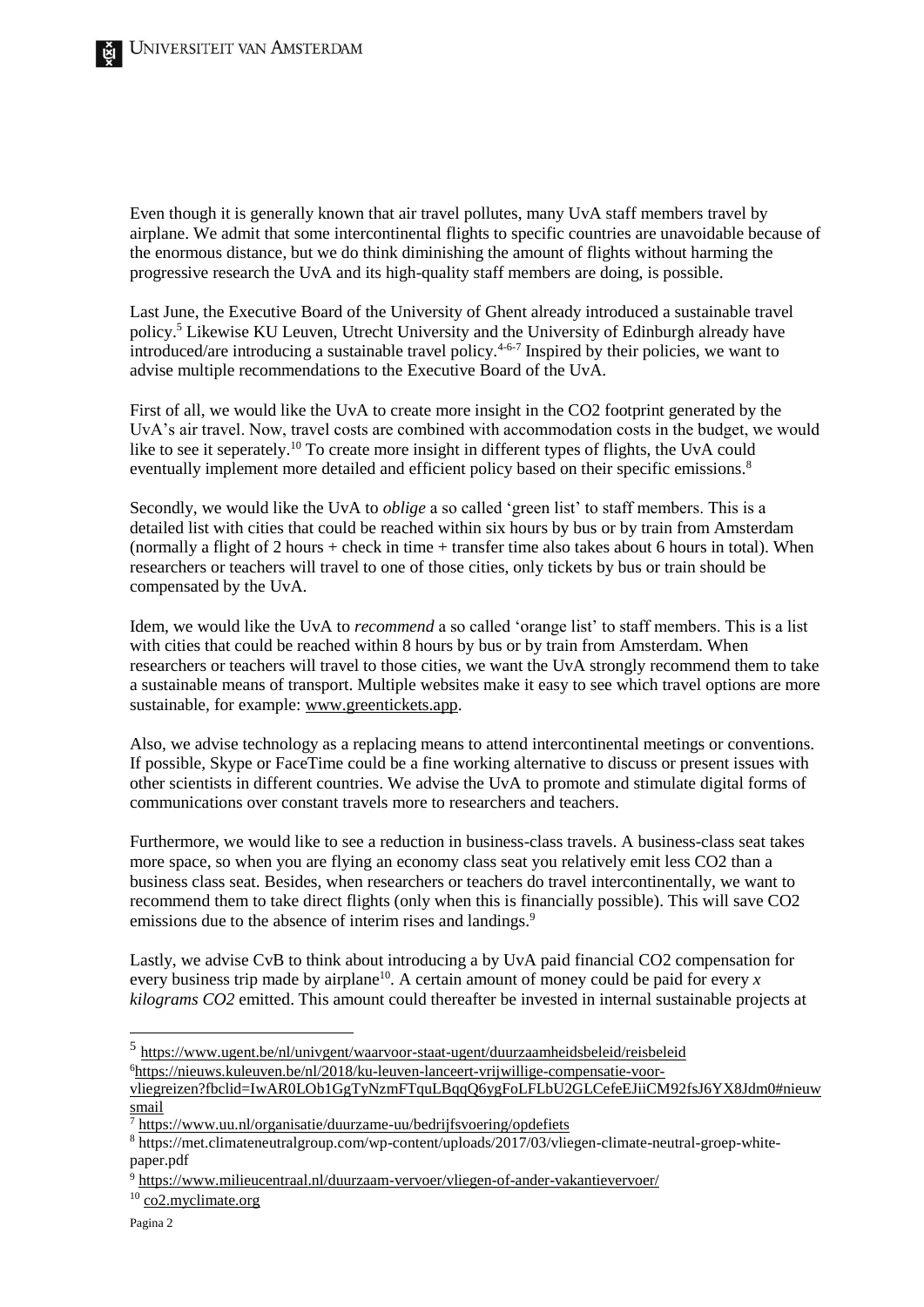the university, for example the purchase of electrical bikes $11$  for teachers/researchers who live at a relatively small distance and drive by car, or the purchase of more solar panels at university buildings.

We believe the University of Amsterdam, as a high-impact organization in society, could make another step in becoming more sustainable by implementing a sustainable travel policy on the basis of above recommendations.

We look forward to your reply.

Yours sincerely,

The Student Council of the Faculty of Social and Behavioral Sciences (FSR-FMG)

The Central Student Council (CSR)

Supporting parties:

The Student Council of the Faculty of Law (FSR-FdR)

The Student Council of the Faculty of Humanities (FSR-FGw)

The Student Council of the Faculty of Science (FSR-FNWI)

The Student Council of Amsterdam University College (FSR-AUC)

The Green Office

-

Pagina 3 <sup>11</sup> <https://nieuws.kuleuven.be/nl/2018/eerste-elektrische-ku-leuven-fietsen-in-gebruik-genomen>